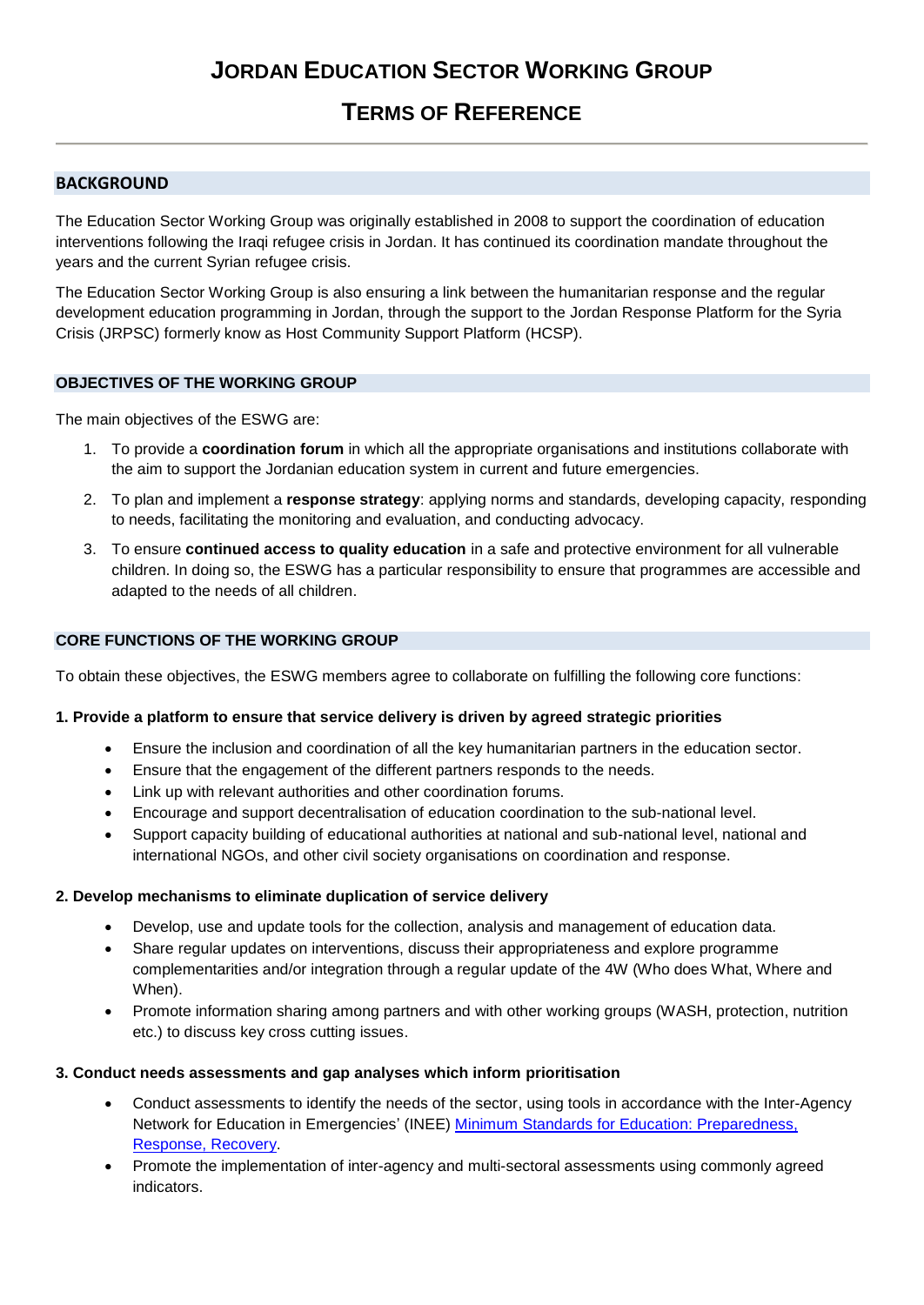- Support capacity building of educational authorities at national and sub-national level, national and international NGOs and other civil society organisations on needs assessment.
- Conduct gap analyses to determine the gaps in geographic coverage and the priority education interventions that require additional assistance.
- Coordinate a joint analysis of needs assessments and gap analyses to support response planning and prioritisation in the short and medium term.

## **4. Develop sectoral plans in support of the realisation of the humanitarian priorities in the country**

- Develop and regularly update a common strategic plan to respond to the identified needs and to fill the identified gaps.
- Ensure that the immediate response strategy fits with the existing longer term vision.
- Collaborate with other sectors against strategic objectives and address cross-cutting issues.
- Include the development of a transition and recovery strategy which includes capacity building of national counterparts and development partners where needed .

## **5. Application and adherence to standards and guidelines**

- Ensure that the members of the ESWG are informed about national policies, norms and engagements related to education.
- Support the application of internationally recognised education sector norms, especially the contextualized INEE [Minimum Standards for Education: Preparedness, Response, Recovery.](http://toolkit.ineesite.org/toolkit/INEEcms/uploads/1012/INEE_GuideBook_EN_2012%20LoRes.pdf)
- Promote best practices in programme planning, implementation, monitoring and evaluation.

## **6. Funding**

- Determine funding requirements with partners.
- Ensure funding allocation under jointly agreed criteria and prioritisation.
- Provide technical review of project proposals when requested.
- Track the status of funding requests and share this information with relevant partners.

## **7. Advocacy**

- Develop and implement a common advocacy strategy for the problems faced in education.
- Contribute to resource mobilisation (financial and capacity) to support educational priorities.
- Advocate for the integration of education in all humanitarian activities.
- Advocate for the active participation of the government at national and sub-national level, particularly the Ministry of Education, in addition to communities, religious groups, children and youth, women and vulnerable groups in education activities.

## **8. Monitoring and reporting of the Working Group strategy**

- Monitor the ESWG strategy using tools in accordance with agreed minimum standards and common indicators.
- Map progress against the agreed strategic plan and identify corrections when required.
- Produce and share regular reports with all concerned actors on the educational needs and activities.

## **9. Contingency planning and preparedness**

- Embed risk reduction in all the activities of the Education Sector Working Group.
- Contribute to the un-interrupted functioning of the education system by bringing risk reduction into the development agenda in the education sector.
- Contribute to contingency planning at the national and the sub-national level where required.

## **STRUCTURE OF THE WORKING GROUP**

The Education Sector Working Group will be chaired by UNICEF and other agency (elected/selected after every six months) in collaboration with the Ministry of Education.

The selection of a co-chair can be regularly reviewed with the objective of periodic rotation.